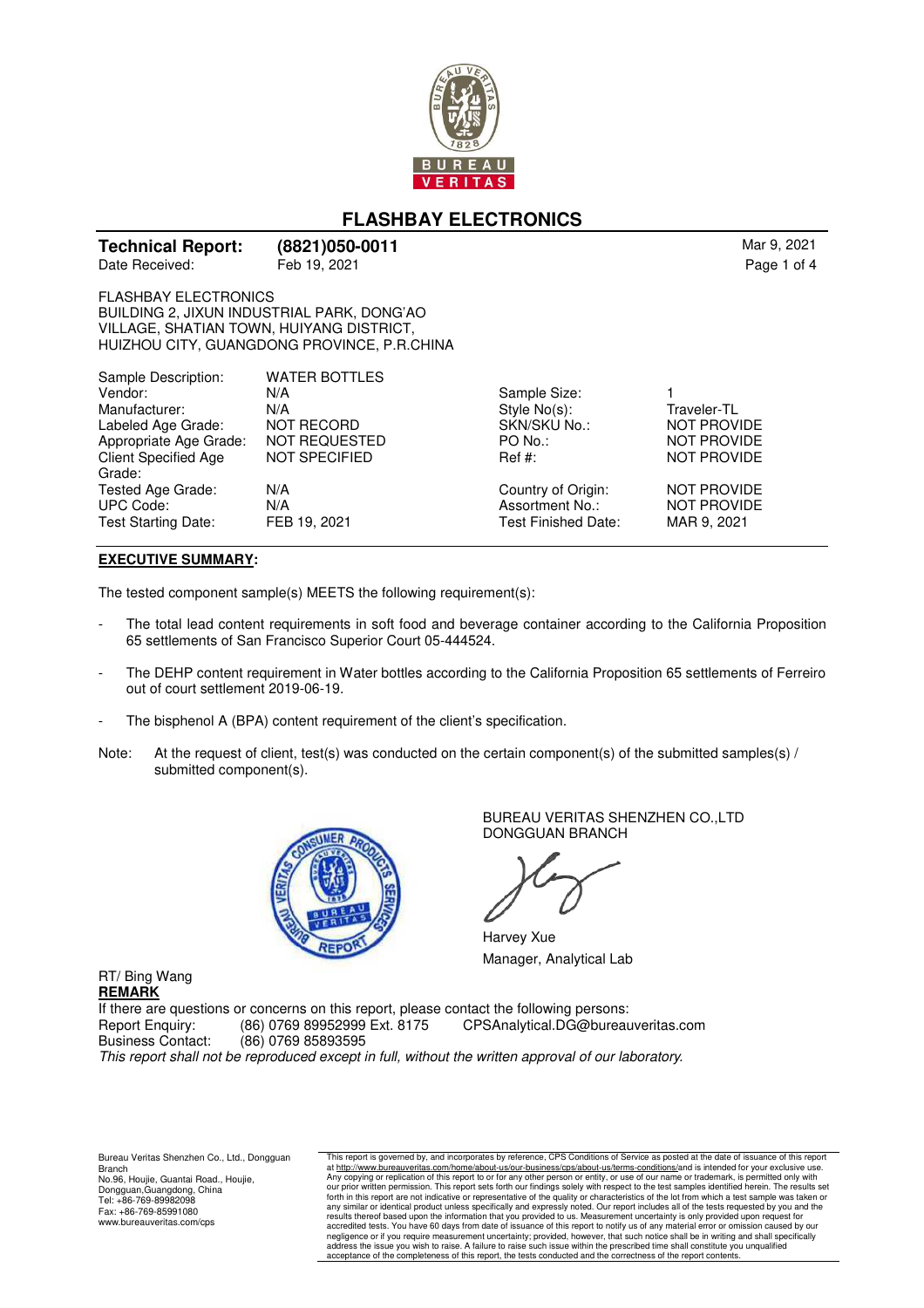

FLASHBAY ELECTRONICS Technical Report: **(8821)050-0011** Mar 9, 2021 Page 2 of 4

## **Tested Component(s) Description List:**

| Test Item(s) | Item / Component Description(s) | Location(s)     | Stvle(s)                 |
|--------------|---------------------------------|-----------------|--------------------------|
| 1002         | Translucent soft plastic        | Sear ring(part) | -                        |
| 1003         | Silvery metal                   | Body            | -                        |
| 1004         | Red coating                     | ∟ogo            | -                        |
| 1005         | Grey coating                    | ∟ogo            | $\overline{\phantom{0}}$ |

## **RESULTS:**

**Total Lead Content in Soft Food and Beverage Container – California Proposition 65 settlements of San Francisco Superior Court 05-444524** 

| Test Method      | Acid digestion / EPA 3050B Microwave digestion followed by Atomic Absorption<br>Spectrophotometry or Inductively Coupled Plasma Spectrometer |                                                      |       |             |
|------------------|----------------------------------------------------------------------------------------------------------------------------------------------|------------------------------------------------------|-------|-------------|
| Maximum          | Type I                                                                                                                                       | Interior lining and exterior PVC material: 200 mg/kg |       |             |
| Allowable Limit: | Type II                                                                                                                                      | Exterior surface coating: 600 mg/kg                  |       |             |
|                  |                                                                                                                                              |                                                      |       |             |
| Test Item(s)     | Type                                                                                                                                         | Result                                               | Unit  | Conclusion  |
|                  |                                                                                                                                              | Total Lead (Pb)                                      |       |             |
| 1002             |                                                                                                                                              | <b>ND</b>                                            | mg/kg | <b>PASS</b> |
| 1003             |                                                                                                                                              | <b>ND</b>                                            | mg/kg | <b>PASS</b> |
| 1004             |                                                                                                                                              | ND                                                   | mg/kg | <b>PASS</b> |
| 1005             |                                                                                                                                              | <b>ND</b>                                            | mg/kg | <b>PASS</b> |

Note / key:

 ND = Not detected mg/kg = milligram(s) per kilogram Detection Limit (mg/kg) : 10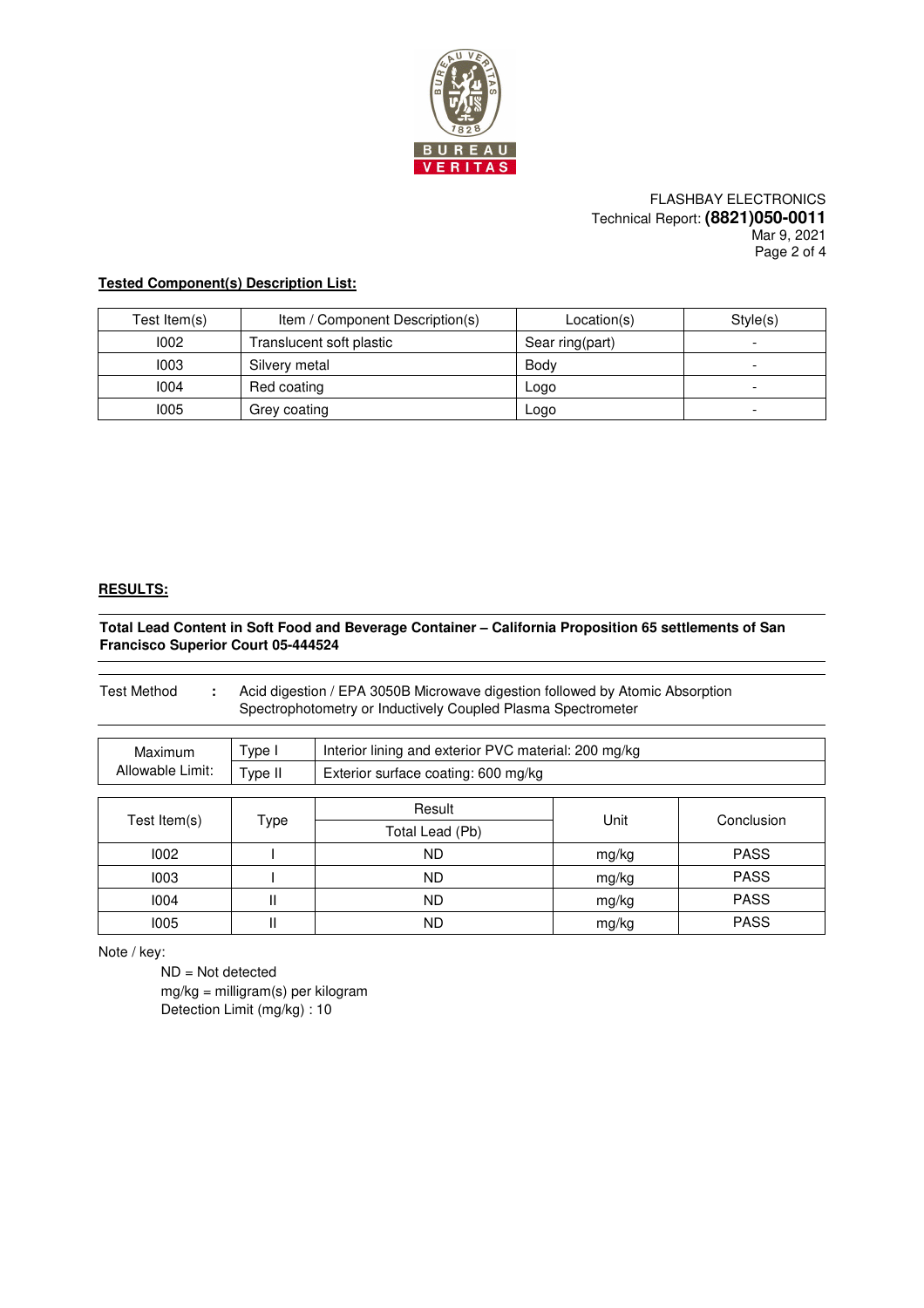

FLASHBAY ELECTRONICS Technical Report: **(8821)050-0011** Mar 9, 2021 Page 3 of 4

### **RESULTS:**

#### **Phthalate (DEHP) Content in Water bottles – California Proposition 65 settlement of Ferreiro out of court settlement 2019-06-19**

| <b>Test Method</b>          | : With reference to CPSC-CH-C1001-09.4 |      |             |
|-----------------------------|----------------------------------------|------|-------------|
| Maximum<br>Allowable Limit: | 0.1%                                   |      |             |
|                             | Result                                 |      |             |
| Test Item(s)                | <b>DEHP</b>                            | Unit | Conclusion  |
| 1002                        | <b>ND</b>                              | %    | <b>PASS</b> |

Note / key:

 DEHP = Di(2-ethylhexyl) phthalate  $ND = Not detected$  % = percent 10000 mg/kg = 1 % mg/kg = milligram(s) per kilogram Detection Limit (%) : 0.005

### **Bisphenol A (BPA) Content – Client's Specification**

Test Method **:** Sample was extracted with organic solvent and then analyzed by ultra performance liquid chromatography with tandem mass spectrometry (UPLC-MS-MS).

| Client's Limit : | $0.1 \text{ mg/kg}$ |       |             |
|------------------|---------------------|-------|-------------|
|                  |                     |       |             |
| Test Item(s)     | Result              | Unit  | Conclusion  |
|                  | Bisphenol A (BPA)   |       |             |
| 1002             | ND                  | mg/kg | <b>PASS</b> |
| 1005             | ND                  | mg/kg | <b>PASS</b> |

Note / key:

 ND = Not detected mg/kg = milligram(s) per kilogram Detection Limit (mg/kg) : 0.1